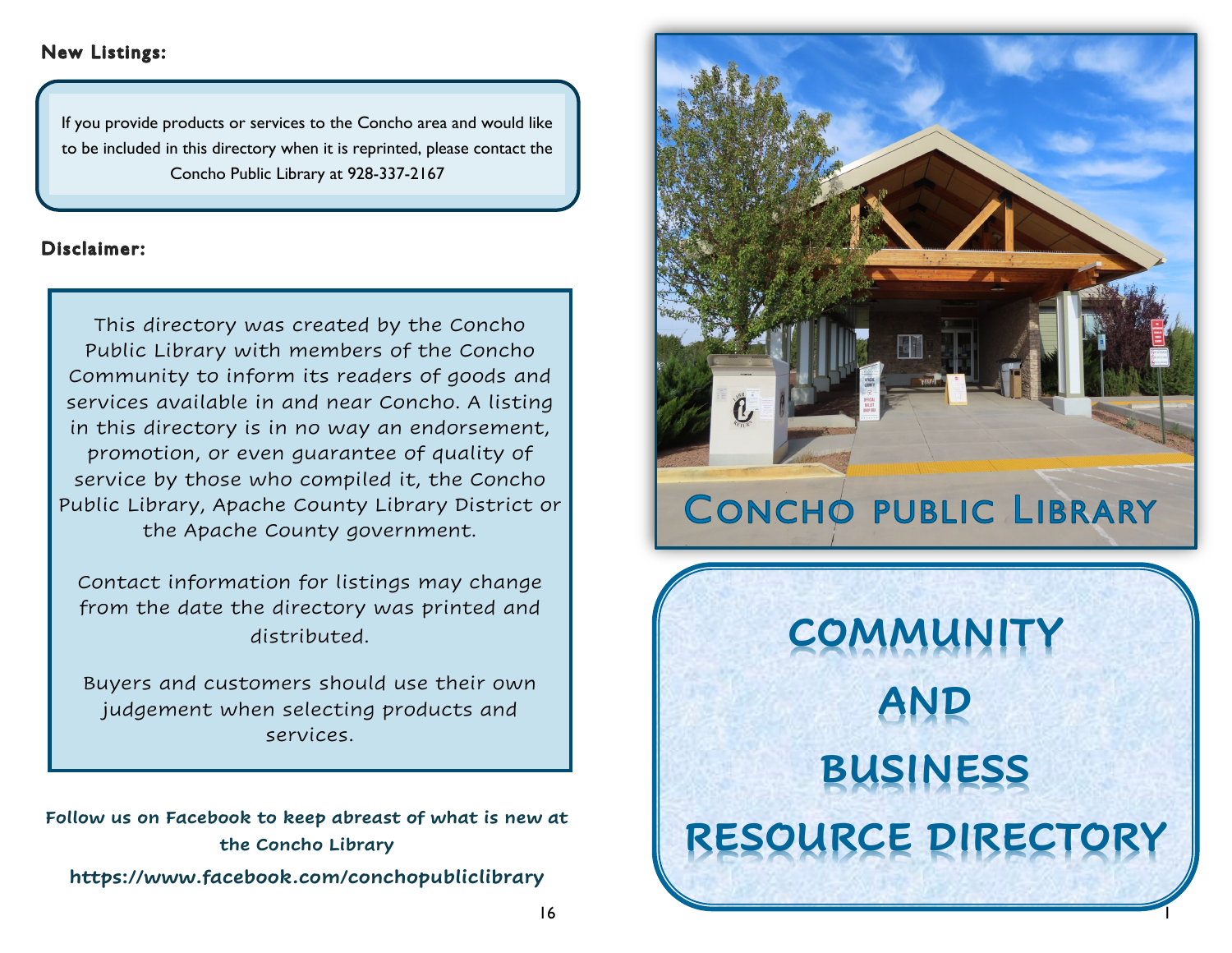The Concho Public Library opened Friday August 18, 1977. It was located at 5051 Evergreen Lane. The hours the library was open were from 2 p.m. until 4 p.m. Tuesdays and Thursdays. Volunteers were needed to help staff the library to provide extended hours.



Thirty two years later, on August 18, 2009, Concho Library's new building was opened. Volunteers from the Concho community collaborated with the Apache County Library District in the project. Our library manager, Carol Roberts, was one of the volunteers on the New Library Building Focus Group.

The library is open, now, Monday through Thursday 12:00 to 6:00, providing books, DVD's, Southwest and Concho area history, computer use, and Wi-Fi access. We have come a long way in 43 years.

### **Concho Public Library 928-337-2167**

#18 CR 5101 (Cinder Rd), PO Box 339 Concho, AZ 85924 **apachecountylibraries.com** Hours: 12:00 pm - 6:00 pm Monday - Thursday

# **Turquoise Spa 928-207-3334**

**Heather** 580 E. Old Linden Rd Suite 4 Show Low, AZ 85901 Massage, yoga, wellness

### **White Mountain Shooters Association, Inc 928-205-3609** Seth Nadel, President **928-521-4821**

Operators of the Second Knoll Target Range **www.WMSAinc.org** The only outdoor range in the area

### **WestUSA Realty 602-491-3797**

Ida Medina **simply**1**ida@yahoo.com www.HomeSweetHomeArizona.net** Caring, involved, and focused on you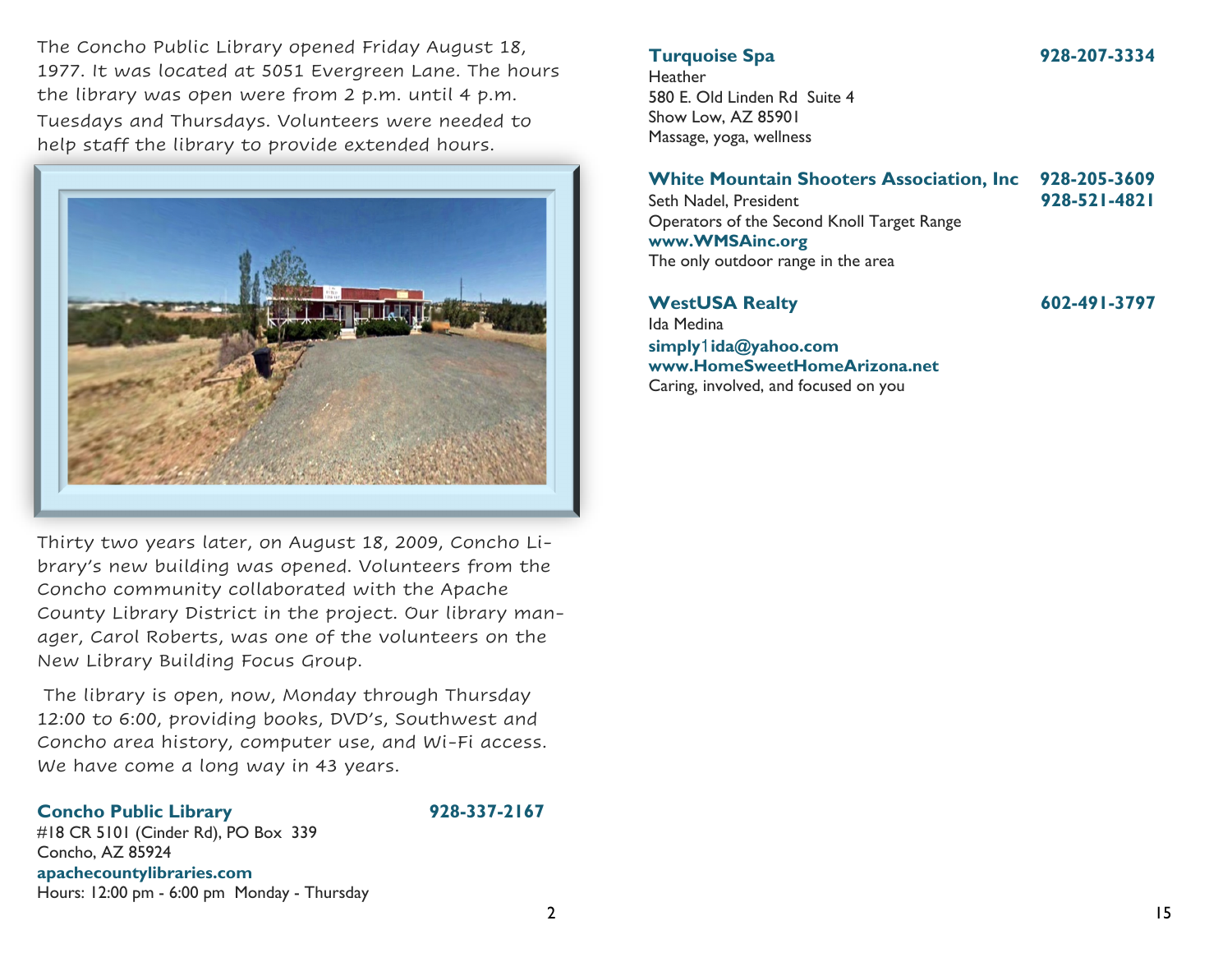# **Snake Ranch 602-818-6289**

Debbie Candelaria **www.airbnb.com/Rancho de la Culebra** Enjoy an off grid farm house experience

### **Spring Mountain Materials 928-321-7625**

2 CR N5200 **fax 928-532-8626**

Concho, AZ 85924 **https://www.springmountainmaterials.com**

Cinders, rocks, concrete, alternative septic systems, other construction, check out the website for all services offered

### **Stanford General Store 928-537-7755**

Jon and Kate Dahl HC 30 Box 7E Concho, AZ 85924 **manager@stanfordgeneralstore.com www.stanfordgeralstore.com**

Groceries, alcohol, nicotine, deli, fax, copy, UPS, ice, propane, gas, diesel, notary, internet, public showers and laundry, bulk water, hardware, Napa automotive, dry ice, water testing, Y-Bar with entertainment Sunday - Thursday 9:00 am - 6:00 pm / Friday - Saturday 8:00 am - 7:00 pm

**Sugar Shack 928-337-4028**

83 Frontage Rd Concho, AZ 85924 Dine in and take out / BYOB Open Tuesday - Friday 11:00 am - 6:00 pm

### **SynergyforPeace 442-888-4765**

Shauna Hoskins **shauna@synergyforpeace synergyforpeace.org www.facebook.com/synergyforpeace** A team of holistic healers and coaches

# *Community Information*

| <b>Apache County Sheriffs Department</b>   | 928-337-4321 |
|--------------------------------------------|--------------|
| 370 S. Washington                          | 800-352-1850 |
| St. Johns, AZ 85936                        |              |
| Hours: 6:30 am - 5:30 pm Monday - Thursday |              |

### **Apache County Public Health Services District**

| Springerville                     | 928-333-2415 |
|-----------------------------------|--------------|
| St. Johns, AZ 85936               | 928-337-7519 |
| Classes and information available |              |

### **Bureau of Chronic Disease & Health Promotion**

| <b>Apache County Public Health Services District</b> |    |              |
|------------------------------------------------------|----|--------------|
| Irene Sanchez                                        |    | 928-333-6429 |
| isanchez@co.apache.az.us                             | or | 928-337-7929 |
| Sarah Meacham                                        |    | 928-333-3424 |
| smeacham@co.apache.az.us                             | or | 928-337-7928 |

# **Concho Elementary School 928-337-4665**

6 CR 5101 (Cinder Rd), PO Box 200 Concho, AZ 85924 **http://www.conchoschool.net**  Grades Pre-K to 8th

### **United States Post Office, Concho 928-337-4494**

37001 Hwy 61 Concho, AZ 85924 Hours: 8:30 am -12:30 pm; 1:30 pm - 4:45 pm Monday - Friday Mail collected: 3:05 pm daily Saturday: 10:00 am

# **Concho Transfer Station 928-337-2367**

Across Hwy 61 from Concho Elementary School Open: Wednesday 1:00 pm - 5:00 pm / Saturday 9:00 am - 12:00 pm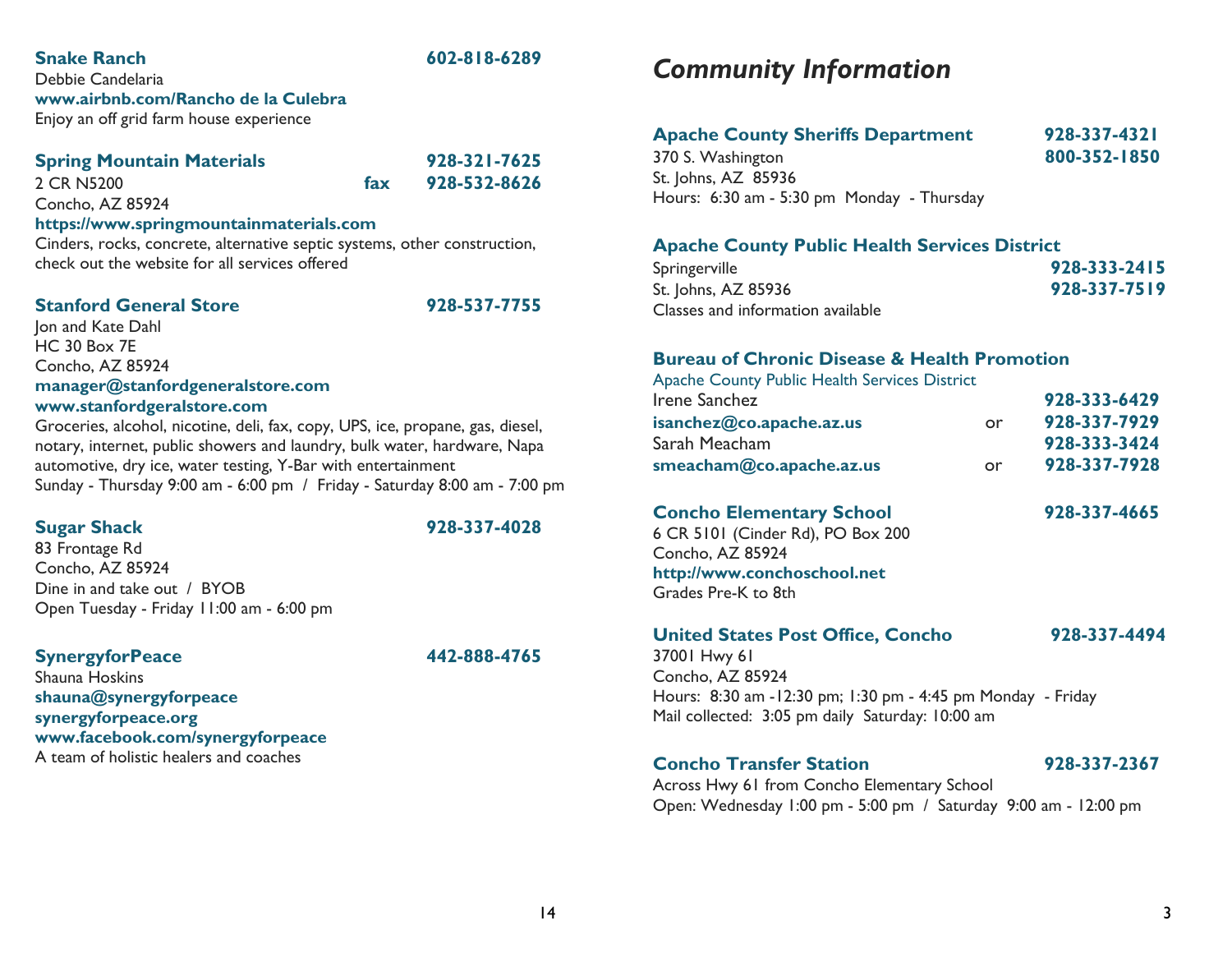# **Concho CAN! 928-337-9339**

PO Box 762 Concho, AZ 85924 **conchoconnection@gmail / https://www.conchocan.org** Bi-monthly newsletter, programs, services, activities and events for the Concho community

# **Concho Notary Services**

| Concho Elementary School       | 927-667-4665 |
|--------------------------------|--------------|
| Law office of Criss Candelaria | 928-367-4766 |
| Crooked Tree Endeavors         | 928-521-4146 |

# **Old Concho Community Assistance Center 928-337-5047**

PO Box 50 Concho, AZ 85924 FOOD BOXES: 9 am to 2 pm 1st & 3rd Weds Senior Boxes 2nd Thurs 9 am to 2pm call THRIFT STORE: 9 am to 2 pm Mon-Thurs Community assistance, as funds are available, offers motel vouchers, rent,

utilities and utility deposits for homelessness prevention, and food referral services

### **The Concho Voice 917-529-8036**

Kareena Maxwell **kareenamaxwell@aol.com** Publication regarding news and history of Concho area

# **University of Arizona Cooperative Extension 928-337-2267**

Mike Hauser, Associate Agent 845 W 4th North (Apache County Fairgrounds) St. Johns, AZ 85936 **mhauser@cals.arizona.edu https://extension.arizona.edu/apache** 4-H Youth Development and Agriculture

### **Walking Down Ranch, Inc. 928-337-5062** Jerri Qualls, Board Advisor

**Jaqualls.wdr@gmail.com**

HC 30 Box 2681 Concho, AZ 85924

Transitional Veteran Housing 501(C)(3)

# **Red Rock Ranch and Farms 626-353-8561**

Red Rock Lavender and **928-337-2289** Red Rock Ranch Vineyard

# Christina Teeple

### **redrockfarms.com**

Open seasonally. The Lavender Festival is in June, dates vary, so check the website. Wine tasting room open Saturday 1:00 pm - 6:00 pm, starting in May continuing through October

# **RJ's Lock and Key 480-540-6902**

RJ, owner License & LLC

### **rjslock1341@gmail.com**

24 hour lockout service, chip key programming, vat keys, car keys rekey locks, lock picking, cabinet and furniture keys, etc. Service offered in the Concho area March through September

# **Rodeo Fence & Septic Systems 928-337-4538**

127 CR 5054 Concho, AZ 85924

### **Running Free Equine Sanctuary 928-205-1137**

Hwy 61 MP 364 Concho, AZ 85924 **cwindsor@concho.k12.az.us iponigirl@yahoo.com https://cwindsor9.wixsite.com/website**

Horse sanctuary: rescuing abused and neglected horses, adopting abandoned and retired horses, and re-homing the healthy horses

### **San Rafael Catholic Church 928-337-2515**

35411 Hwy 61 at 180-A Concho, AZ 85924

# **'Shauna's Guilt Free Bakery and More' 442-888-4765**

Walkingdownranchinc.org **13**<br>13 Shauna Hoskins A Home Cottage Kitchen license Healthy snacks: high protein, gluten free, low glycemic, flour free muffins, breakfast bars, dry packaged mixes, and much more Sells locally in Concho and the surrounding area on a personal basis Space at the Truck Stop during the upcoming season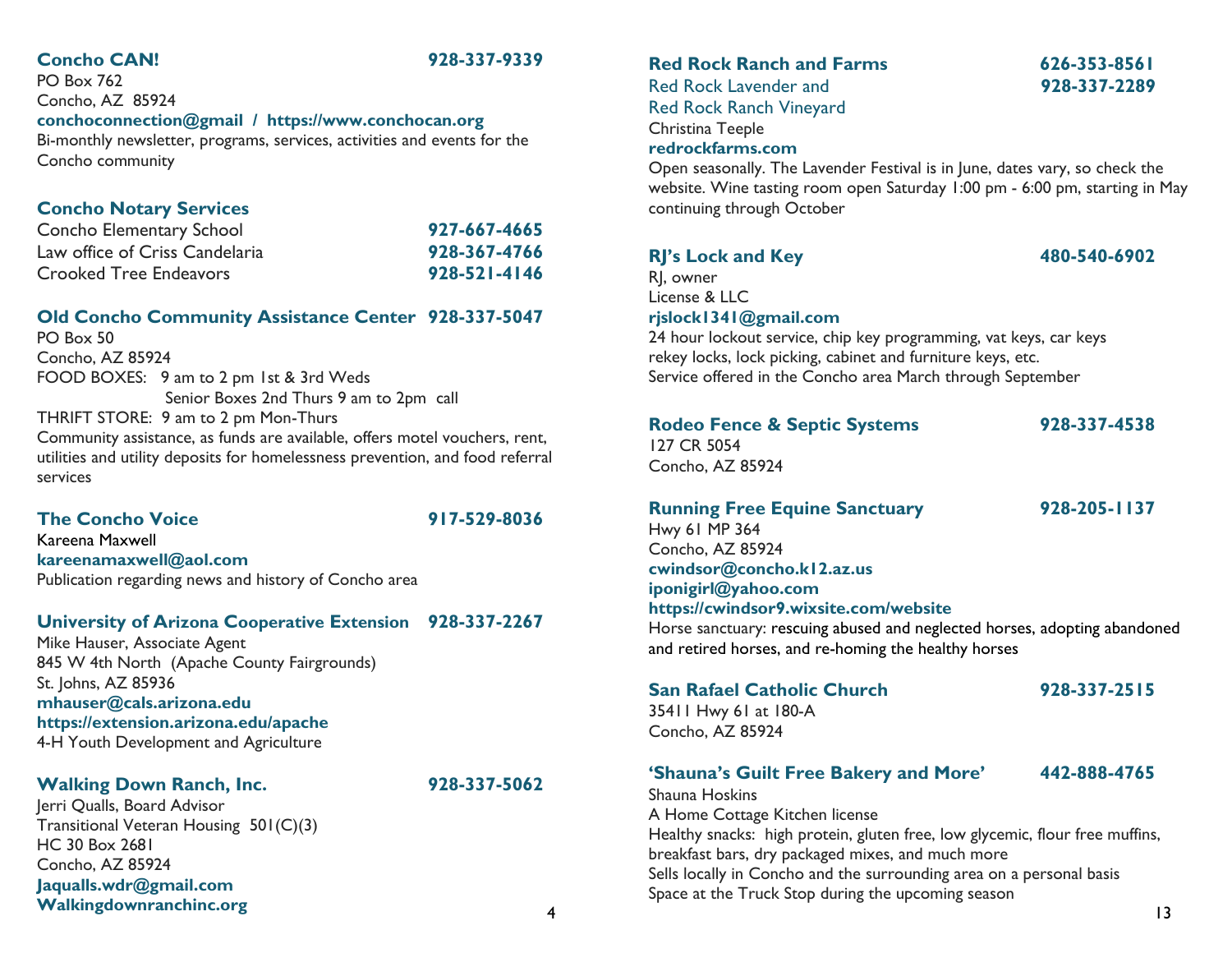# **Magic Michael Home Repair 480-227-6585**

Michael Philips PO Box 250 Concho, AZ 85924 **mphilips5576yahoo.com** Flooring installation, roofing and repair, drywall, texture, electric, bathroom tile

### **Maxwell Media 917-529-8036**

Stories About Life Kareena Maxwell **kareenamaxwell@aol.com** Producer of: THE CONCHO VOICE Threshold Publishing (books) The Relevancy Show (interviews about people)

# **McCool Enterprises 928-358-9522**

James McCool **mccoolenterprises@yahoo.com** Various home repairs, construction

### **Outback Storage 928-242-3857**

Reed

PO Box 364 Concho, AZ 85924 Storage units, shop space, lot parking, electricity available Open market: buy-sell-barter Friday, Saturday, and Sunday 8-2 April though October

# **Paint & Stain Experts office 928-245-9380** Kimberly Walker: Estimator **fax 928-537-7383** Licensed • Bonded • Insured ROC301758 **Visit us at: paintandstainexperts.com**

Residential, interior and exterior paint and stain

# *Concho Community Organizations*

| <b>Concho Animal Advocates</b>                 | 928-207-3334 |
|------------------------------------------------|--------------|
| Heather                                        |              |
| <b>HC 30 Box 241</b>                           |              |
| Concho, AZ 85924                               |              |
| conchoanimaladvocates@yahoo.com                |              |
| https://www.facebook.com/ConchoAz85924         |              |
| Assisting with spay, neuter and emergency food |              |
| <b>Concho Gardening Club</b>                   | 602-399-4588 |

Barbara Abbey 9 am - 11 am last Wednesday of the month, at Ray's BBQ Shack

# **Concho Hook and Needle Club 928-337-3182**

Zuma Bouchard Concho Library Community Room Share and learn crocheting knitting, tatting, and quilting Currently not meeting due to COVID

# **Mellon Community Center 702-219-2782**

Leon Buttler, President 97 County Rd 5050, PO Box 762 Concho AZ, 85924 **lbuttler@frontier.com**

Bingo Monday nights and community services to all ages

Tentative opening date is 12/2021

12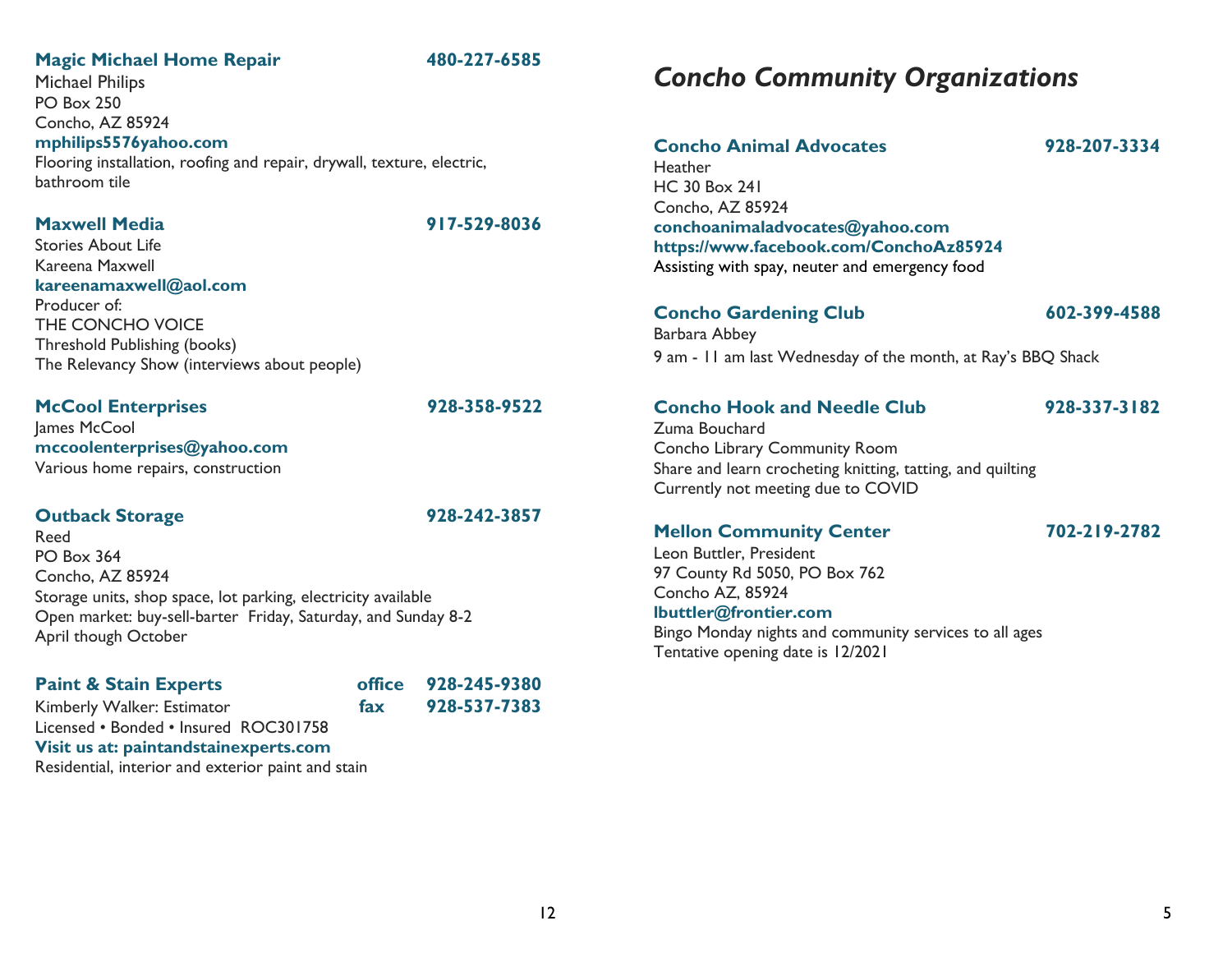# *Business Directory*

### **Adventure Realty 928-243-0313**

Kevin Dunn **kevindunn222@gmail.com** Real estate, residential, and land sales

### **All American Feed 928-337-1340**

Mark Fry 30 CR 5059 Concho, AZ 85924 Hay, grain, tack, pet food, wood stove pellets, delivery of drinking water

### **Alternative Energy Discount House 928-537-7252**

Larry Bell HC 30 Box 2A Concho, AZ 85924 **mail@alternativeenergyl.org arizonaenergy.org** A "rainbow" of alternative energy products from wind and solar to hydrogen and biofuel

# **American Legion, Joe McCarthy Post 130 928-245-9620**

PO Box 536 Concho, AZ 85924 Meets 6 pm the 1st Tuesday of the month at the San Rafael Church Rectory

# **Apache County Republican Committee 928-245-3210**

Delos Bond, Chairman Meetings are on the 2nd Thursday of the month at 6:00 pm. Locations in Concho, St. Johns, Springerville, Eagar, and Vernon Call for additional information

# **White Mountain Water Hauling 928-240-1165**

Lynn Pace Bulk potable water hauling

# **J.T.'s Mobile Mechanic 863-557-1995** Jason Taylor ASE Certified Mechanic

**ltlejay26@gmail.com** Need help? Call Jason / Diagnostics and repair Servicing the White Mountains

### **Jen's Toffee House 928-229-0098**

Jen Miller PO Box 94 Concho, AZ 85924 **Jenstoffeehouse@gmail.com** 

Toffee, brittle, cookies, and ice cream cakes, made with the finest ingredients

# **Killum Pest Control 928-245-2358**

Sara Begay Pest control and extermination / Residential and Commercial

# **Kim's Critter Cuts 928-337-6138**

Kim Axtell 16 Clubhouse Lane CR 5098 Concho, AZ 85924 **kimsconchocritters@hotmail.com**

All breed dog and cat pet grooming, de-shedding, dry skin treatment, new hair style, shave down, nail trim and file, doggie daycare, pick up and delivery

| <b>Livco Water &amp; Sewer</b>    | 928-337-2266 |
|-----------------------------------|--------------|
| PO Box 85160                      | 800-220-9275 |
| <b>Tucson, AZ 85754</b>           | 800-315-5333 |
| Managed by:                       |              |
| www.sumwater.com                  |              |
| Water and sewer utility in Concho |              |
| <b>Lodestar Gardens</b>           | 928-587-1405 |
| 62 CR 8225                        |              |

Concho, AZ 85924 **Lodestargardens.com** Farming advice, seminars, and tours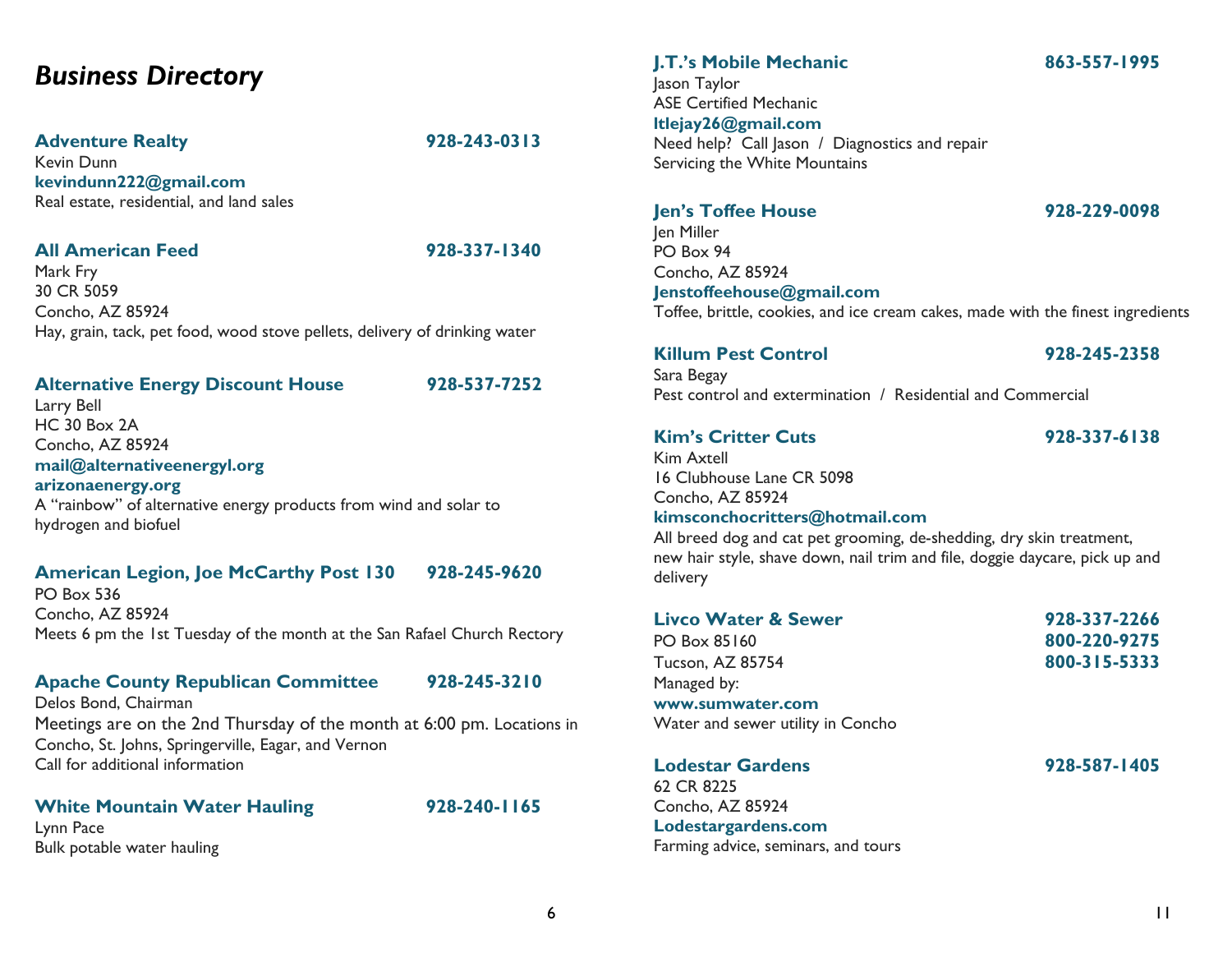# **Faith Fellowship Church 928-245-5479**

**Faith Mountain Photography 928-551-4678**

Pastor Ken Luttrell 37208 Hwy 61 Concho, AZ 85924 Sunday Services 10:30 am / Bible Study 6 pm / Wednesday Bible study 6:00 - 8:00 pm / Friday addiction class 4:00 - 6:00 pm

| <b>Faith Mountain Photography</b>    |
|--------------------------------------|
| Chris Brown                          |
| www.faithmoutainmedia.com            |
| www.instagram.com/faithmountainmedia |
| facebook.com/faithmountainmedia      |

### **Family Dollar 928-337-1147**

16 CR 5064 Concho, AZ 85924 **Facebook.com/Family Dollar** Grocery and department store

### **Fire Stone Pizza 928-337-4992**

7 CR 5100 Concho, AZ 85924 **www.fspeaz.com/** Restaurant, bar, and event venue

# **Frank Wright 800-965-1124**

HC 30 Box 699 Concho Valley, AZ 85924 **fwrightfam@yahoo.com** Realtor, home builder

# **Grading/Backhoe/Trenching/ Excavation**

| Burt's Backhoe and Grading | 928-245-5223 |
|----------------------------|--------------|
| <b>Chuck Hensley</b>       | 928-587-0949 |

### **Hi-Country Sports 928-337-3028**

84 Dawn Lane Concho, AZ 85924 Guns, ammo, knives, optics, hunting gear Open Saturday, Sunday, and Monday 10:00 am - 6:00 pm

### **Arizona State Certified Septic Inspector 928-940-0840**

Eric and Amy Laetzsch HC 30 Box 2535 Concho, AZ 85924 **Inspectyourseptic@yahoo.com** Certified with ADEQ for septic inspections

## **Ray's BBQ Shack 928-337-9268**

36998 Hwy 61 Concho, AZ 85924 Dine in or take out restaurant and bar Mon-Fri 11:00 - 7:00 / Sat-Sun 8:00 - 7:00 Breakfast served 8:00 - 11:00 weekends only

# **Blacksmith 928-892-9236**

Joe Trujillo **Jjtrujillo90609@aol.com** Horseshoeing

# **Blight Elimination Program for 480-313-4833 Apache County**  Barry Weller PO Box 723 Concho, AZ 85924 bepac4ac@gmail.com Low cost cleanup of blighted properties in Apache County

### **Carol Smith, CPA 928-337-3372**

PO Box 664 Concho, AZ 85924 **successworks@yahoo.com** Personal and business accounting services

# **Church of Jesus Christ of Latter-Day Saints 928-600-4044**

34 Cinder Rd Concho Branch Concho, AZ 85924